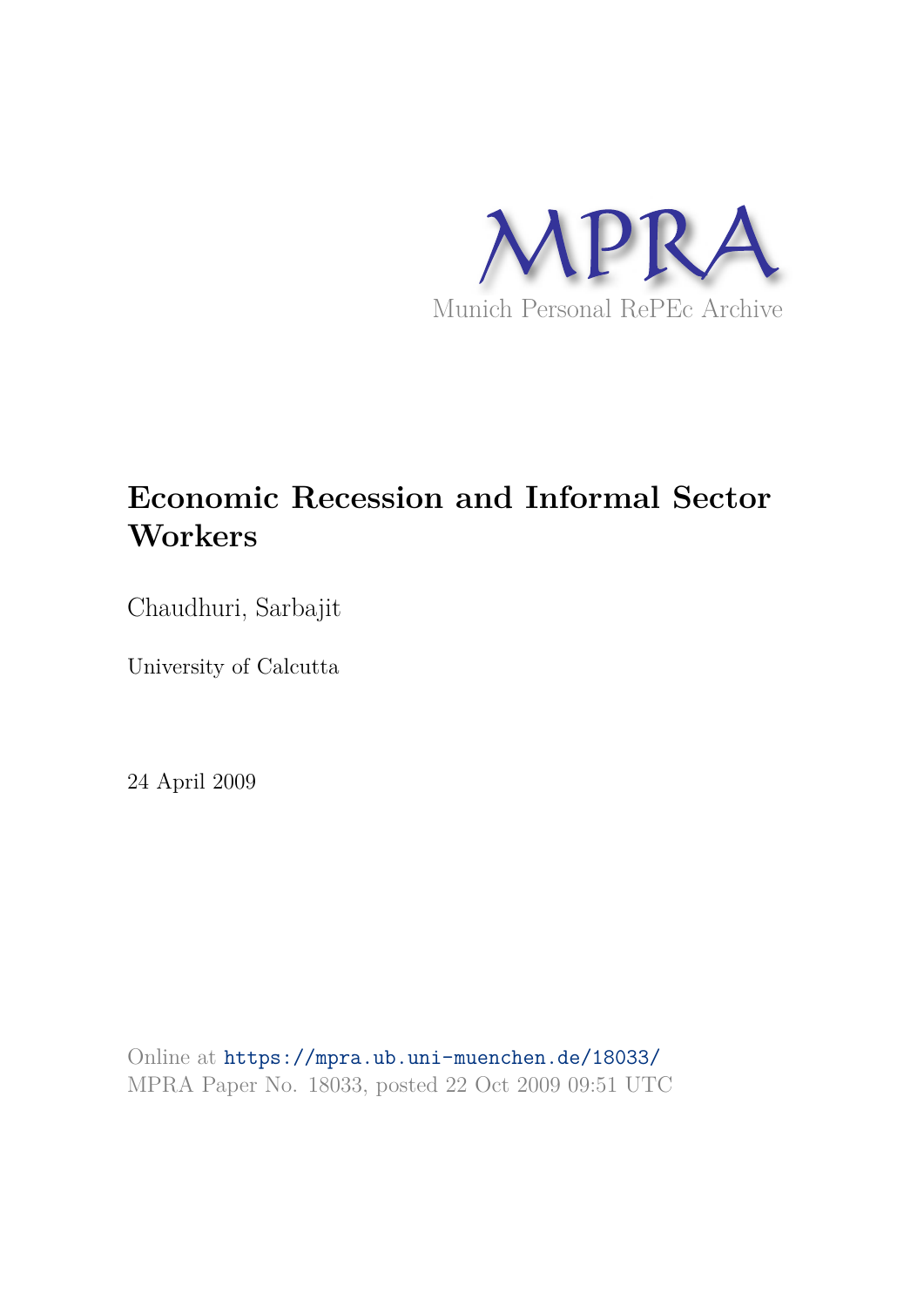# **Economic Recession and Informal Sector Workers**

**Sarbajit Chaudhuri Professor Dept. of Economics University of Calcutta 56A, B.T. Road Kolkata 700 050 India.** 

**Address for communication:** Dr. Sarbajit Chaudhuri, 23 Dr. P.N. Guha Road, Belgharia, Kolkata 700083, India. Tel: 91-33-541-0455 (R), 91-33-557-5082 (C.U.) Fax: 91-33-2844-1490 (P) E-mail: sarbajitch@yahoo.com, sarbajitchaudhuri@yahoo.com

#### **(This version: April 2009)**

**Abstract:** The paper develops a three-sector specific factor model with Harris-Todaro type unemployment to examine the consequences of economic recession in the skilled sector on the informal sector workforce. It finds that while a decrease in the price of high-skill commodity raises both the informal (rural) sector wage and unemployment of unskilled labour, a drop in emigration of skilled labour produces exactly the opposite effects. The effects of these policies on the welfare of unskilled workers in terms of the welfare measure of Sen (1974) have also been studied. The paper recommends a protectionist policy to the unskilled labour-intensive sector for protecting the interest of the vulnerable section of the working population.

**Keywords: Skilled labour; unskilled labour; economic recession; informal wage; urban unemployment**

**JEL classification: F13; J31.**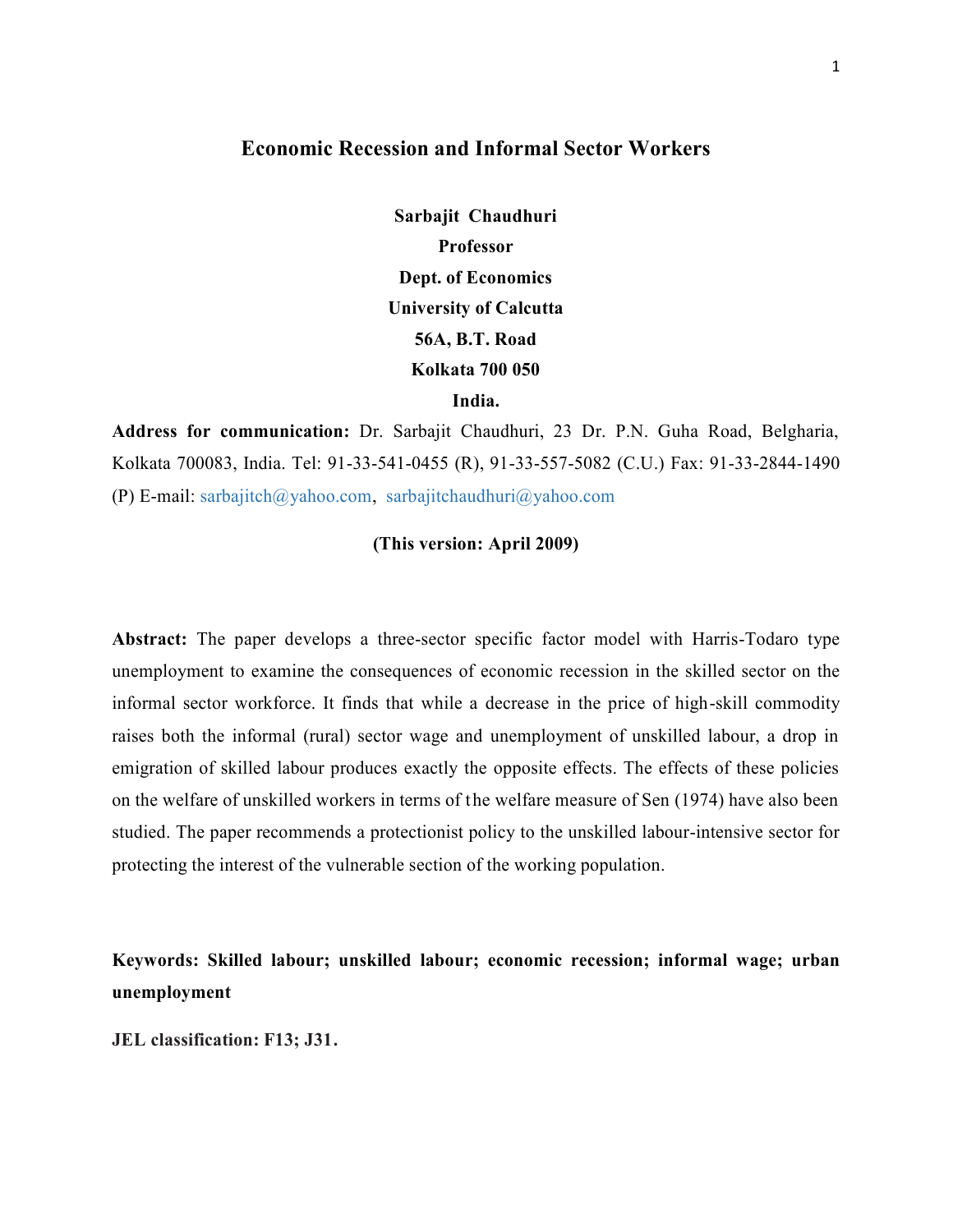# **Economic Recession and Informal Sector Workers**

#### **1. Introduction**

The financial and economic crisis that started in 2008 has deep implications for employment across the world. While the precise consequences cannot be predicted, it appears certain that both jobs and wage levels will suffer in many developing countries. The crisis is underscoring the relevance of the ILO's Decent Work Agenda. As per the annual Global Employment Trends report (2009) of the ILO the global economic crisis could result in an additional 18 million unemployed in the world and increased levels of vulnerable people in employment.

The economic crisis is bound to produce a significant impact on the informal sector which has emerged as an important institution in the entire developing world. It is beyond any doubt that the informal sector plays a very significant role in employment in developing countries constituting at least 70 per cent of total employment of the working population (Agenor 1996). In case of India this figure is over 90 per cent if one includes agriculture.

Labour market theory suggests an increase in informal activities as a result of economic turmoil, since informal employment can act as a buffer when people are laid off in the formal sector and need to find new job opportunities. Furthermore, an economy going into recession might experience a shift from the tradable to the non-tradable sectors, which again would strengthen informality. Empirical evidences from Latin American countries like Argentina and many Asian countries support the predicted shift towards more informal employment.

The economic crisis that originated in developed countries affects the developing economies in a number of ways. The fall in the imports of the developed nations from developing countries has spelt gloom. Consequent decline in commodity prices have resulted in lower export earnings, which left the latter countries high and dry. Developing countries which depend on primary and processed products are hit hard. Countries like India and China that are large exporters of highskill commodities like computer software are facing serious problem due to decreased demand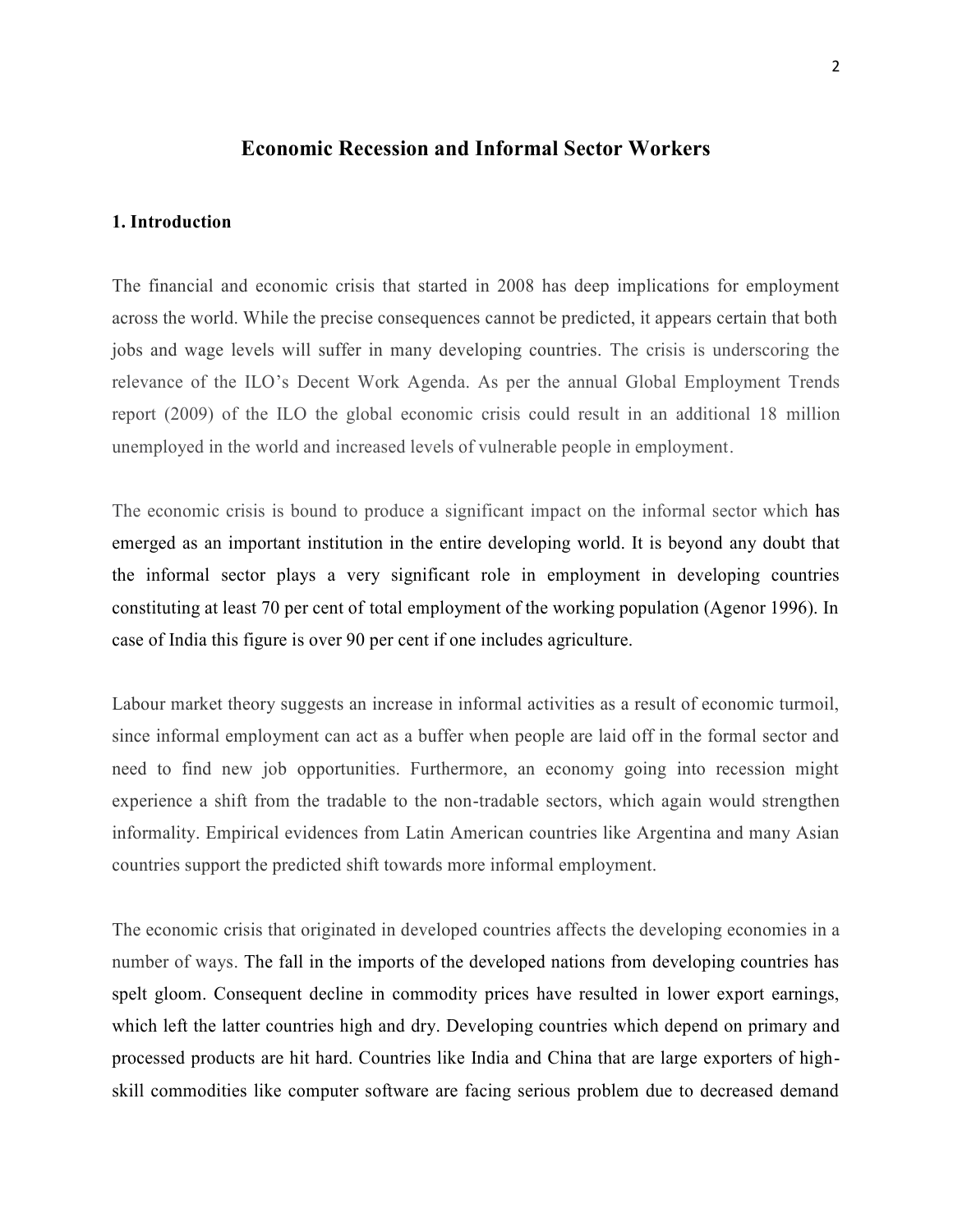from developed countries resulting in lower prices for these products. For India, it is even a bigger problem because India is the land of IT outsourcing and a lot of large western companies outsource their IT services to Indian companies. So, it is obvious that the supply of works for Indian outsourcing companies will suffer until the crisis gets over.

Falling demand, collapsing commodity prices and the international credit crunch are all impacting most heavily on the world's poorest countries and thus on hundreds of millions of people who are already poverty stricken. The ILO (2009) report also said that in this scenario some 200 million workers, mostly in developing economies, could be pushed into extreme poverty.

On the other hand, during economic downturns migrant workers in the developed nations are often the first to lose their jobs and while some may well choose to return home, policies aimed at sending migrant workers home tend to be based on the perception that "migrants take jobs" or "compete for welfare benefits". More restrictive immigration policies are adopted to protect the local labour market and in response to a demand for fewer foreign workers. For example, a reduction in the number of migrants to be admitted for employment has already been announced in some countries (Italy, U.K.) or is under discussion in others (e.g. U.S. and Australia). In Spain, the Government has introduced financial incentives to encourage unemployed migrants to return home. Such protectionist policies on the part of the rich nations accentuate the miseries of the developing economies.

Under the circumstances, the present paper is designed to examine the consequences of economic recession on the unskilled labour market in a developing economy. This is important because unskilled workers constitute the most vulnerable group of the working population. In particular the effects of a decline in the world price of a high-skill commodity and a fall in emigration of skilled labour will be examined on the informal wage, unemployment and welfare of unskilled workers. A three-sector Harris-Todaro (1970) (HT hereafter) type of model has been employed for the purpose of the analysis. While a decrease in the price of high-skill commodity raises both the informal (rural) sector wage and unemployment of unskilled labour, a drop in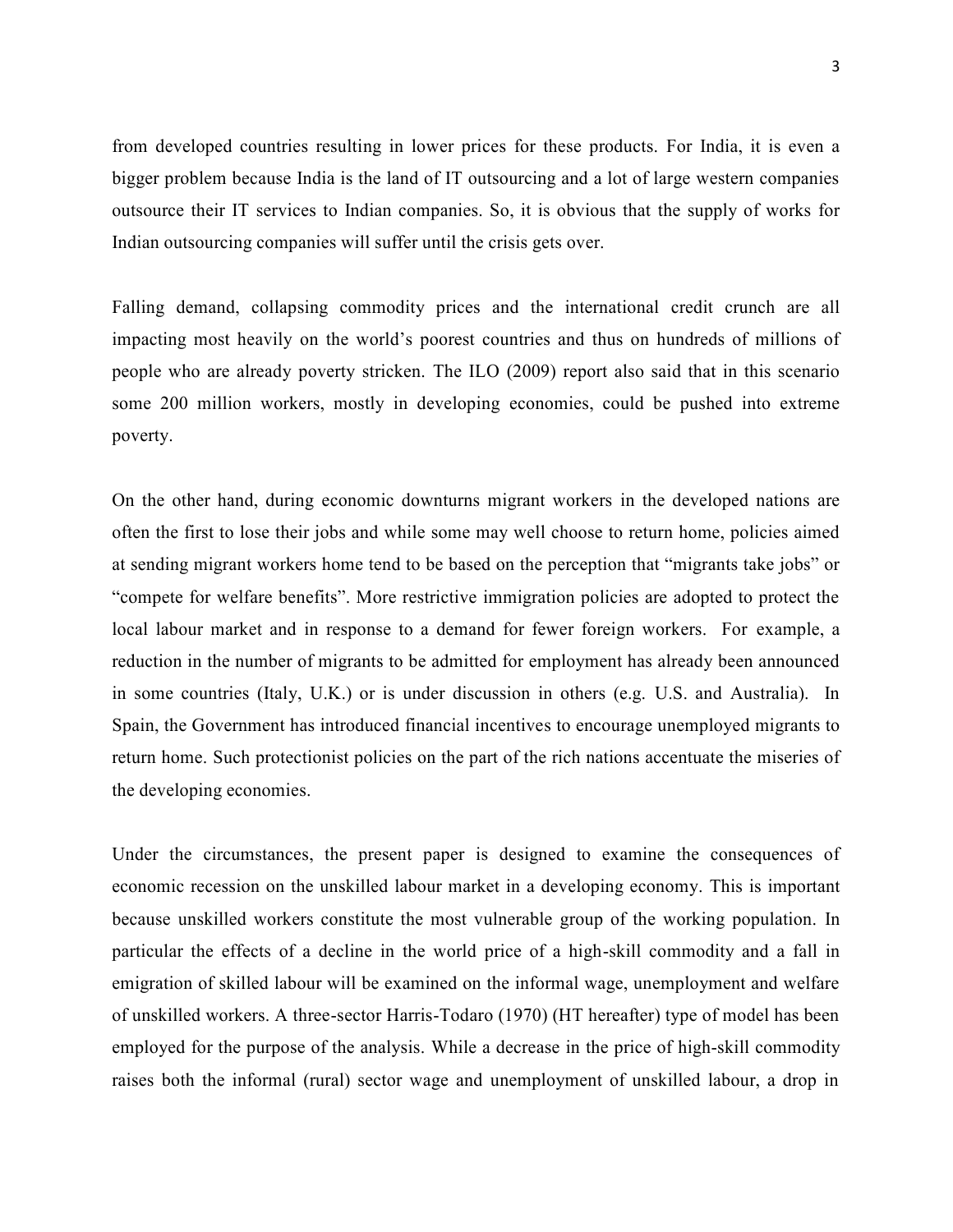emigration of skilled labour produces exactly the opposite effects. In order to protect its vulnerable group of workers the country should fall back upon the protectionist policy and resort a price subsidy policy to the unskilled labour-intensive (informal) sector which is expected to produce an unequivocal improvement in welfare of the poor unskilled workers.

#### **2. The Model**

We consider a small open dual economy consisting of three sectors: rural, low-skill manufacturing and high-skill sectors. The last two are urban sectors. The rural sector (sector 1) produces an agricultural commodity by using unskilled labour, capital and land. The urban lowskill sector (sector 2) produces its output with the help of unskilled labour and capital. Finally, sector 3 produces a high-skill commodity by means of skilled labour and capital. So, land and skilled labour are specific to sectors 1 and 3, respectively while capital is perfectly mobile among all the three sectors of the economy. On the other hand, unskilled labour is imperfectly mobile between the rural and low-skill urban sectors. Sector 2 faces a unionized labour market where unskilled workers receive a contractual wage,  $W^*$ , while the unskilled wage rate in the rural sector,  $W$ , is market determined. The two wage rates are related by the Harris-Todaro (1970) condition of migration equilibrium where the expected urban wage equals the rural wage rate and  $W^* > W$ . Hence, there is urban unemployment of unskilled labour. Sectors 1 and 3 are the two export sectors while sector 2 is the import-competing sector. All the three commodity prices are given by the small open economy assumption. Sector 2 uses capital more intensively with respect to unskilled labour vis-à-vis sector 1. Production functions exhibit constant returns to scale with positive and diminishing marginal productivity to each factor. Finally, commodity 2 is chosen as the numeraire.

The following symbols will be used for formal presentation of the model.

 $a_{ki}$  = amount of capital required to produce 1 unit of output in the *i*th sector, *i* = 1,2,3;

 $a_{Ni}$  = amount of land required to produce 1 unit of output in sector 1;

 $a_{\scriptscriptstyle L}$  = unskilled labour-output ratio in the *i*th sector, *i* = 1,2;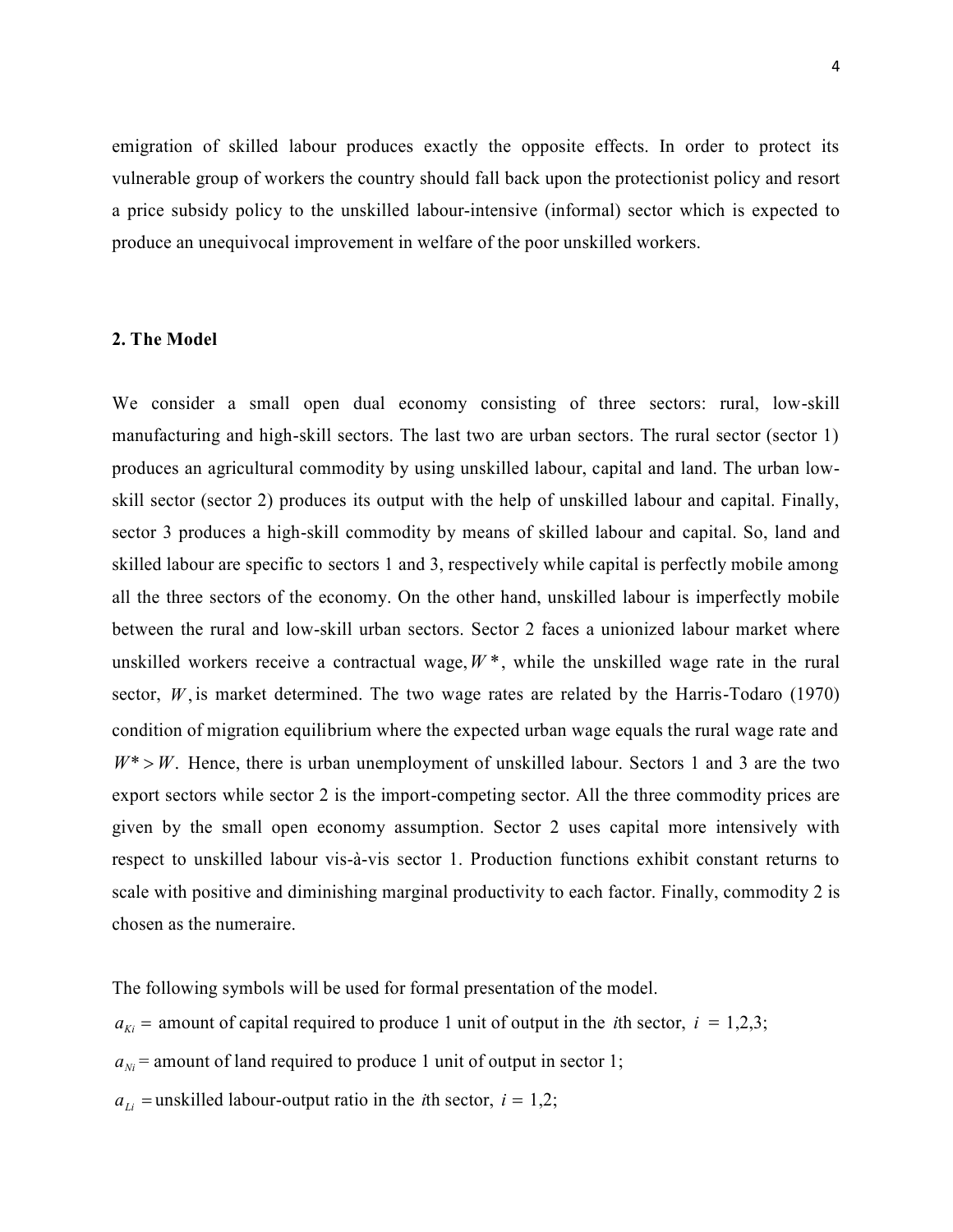$a_{s3}$  = skilled labour-output ratio in sector 3;

 $P_i$  = exogenously given relative price of the *i* th commodity,  $i = 1,3$ ;

 $X_i$  = level of output of the *i* th sector,  $i = 1,2,3$ ;

 $W<sub>S</sub>$  = wage rate of skilled labour;

 $W^*$  = unionized unskilled wage in sector 2;

 $W$  = competitive wage rate of unskilled labour in sector 1;

 $r =$  return to capital;

 $R =$  return to land;

 $L =$  endowment of unskilled labour;

 $S =$  endowment of skilled labour;

 $S_0$  = number of skilled workers migrating to developed countries;

 $L_U$  = urban unemployment of unskilled labour;

 $K =$  economy's aggregate capital stock;

 $N =$  economy's land endowment;

 $\theta_{ii}$  = distributive share of the *j* th input in the *i* th sector for  $j = N$ , *L*, *S*, *K* and  $i = 1, 2, 3$ ;

 $\lambda_{ji}$  = proportion of the *j* th input employed in the *i* th sector for  $j = L$ , *K* and  $i = 1,2,3$ ;

 $'\wedge'$  = proportional change.

Given the perfectly competitive commodity markets the three price-unit cost equality conditions relating to the three industries are as follows.

$$
Wa_{L1} + ra_{K1} + Ra_{N1} = P_1 \tag{1}
$$

$$
W * a_{2} + ra_{K2} = 1 \tag{2}
$$

$$
W_{s}a_{s3} + ra_{k3} = P_{s}
$$
 (3)

Full utilization of land, capital and skilled labour, respectively, imply

$$
a_{N1}X_1 = N \tag{4}
$$

 $a_{\kappa_1} X_1 + a_{\kappa_2} X_2 + a_{\kappa_3} X_3 = K$  (5)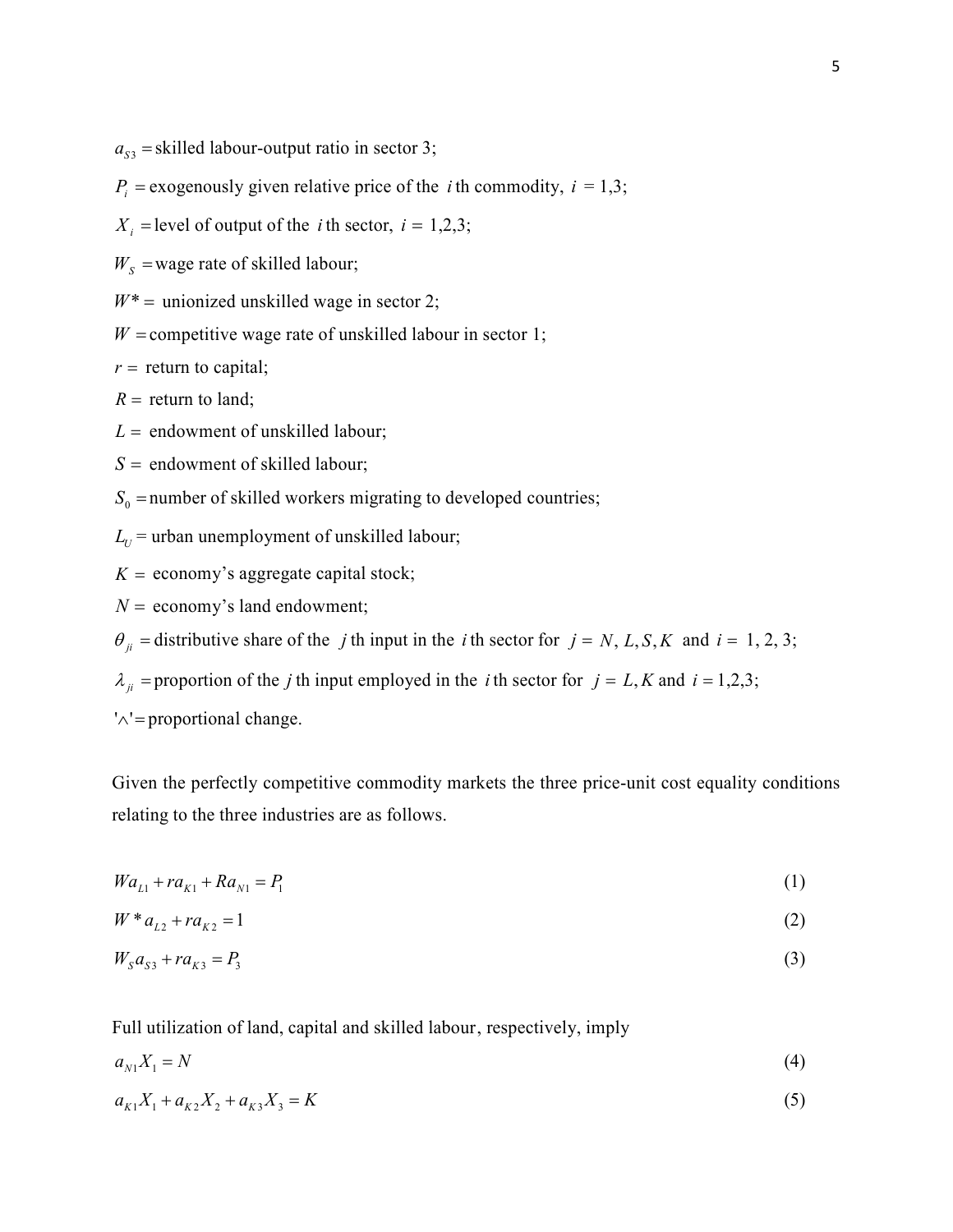$$
a_{s3}X_3 = S - S_0 \tag{6}
$$

In the migration equilibrium there exists urban unemployment of unskilled labour. The unskilled labour endowment equation (after normalizing the endowment to unity) is given by

$$
a_{L1}X_1 + a_{L2}X_2 + L_U = 1\tag{7}
$$

In an HT framework the unskilled labour allocation mechanism is such that in the labor market equilibrium, the rural wage rate,  $W$ , equals the expected wage income in the urban sector.

Since the probability of finding a job in the urban low-skill manufacturing sector is  $(a_{L2} X_2 / (a_{L2} X_2 + L_U))$  the expected unskilled wage in the manufacturing sector is  $(W^* a_{L2} X_2 / (a_{L2} X_2 + L_U))$ . Therefore, the rural-urban migration equilibrium condition for unskilled labour is expressed as

$$
(W * a_{L2} X_2 / (a_{L2} X_2 + L_U)) = W,
$$

or equivalently,

$$
\frac{W^*}{W}a_{L2}X_2 + a_{L1}X_1 = 1
$$
\n(8)

Using (4) and (6) equations (5) and (8) can be rewritten as follows.

$$
\frac{a_{K1}N}{a_{N1}} + a_{K2}X_2 + \frac{a_{K3}}{a_{S3}}(S - S_0) = K
$$
\n(5.1)

$$
\frac{W^*}{W}a_{L2}X_2 + \frac{a_{L1}N}{a_{N1}} = 1
$$
\n(8.1)

#### **3. The general equilibrium analysis and comparative statics**

In this general equilibrium model there are eight endogenous variables:  $W, W_s, r, R, X_1, X_2, X_3$  and  $L_U$  and the same number of independent equations; namely, equations  $(1) - (4)$ ,  $(5.1)$ ,  $(6)$ ,  $(7)$  and  $(8.1)$ . This is an indecomposable production structure. *r* is obtained from (2) as  $W^*$  is given. Plugging the value of *r* into (3)  $W_s$  is found. So *r* and  $W_s$  depend only on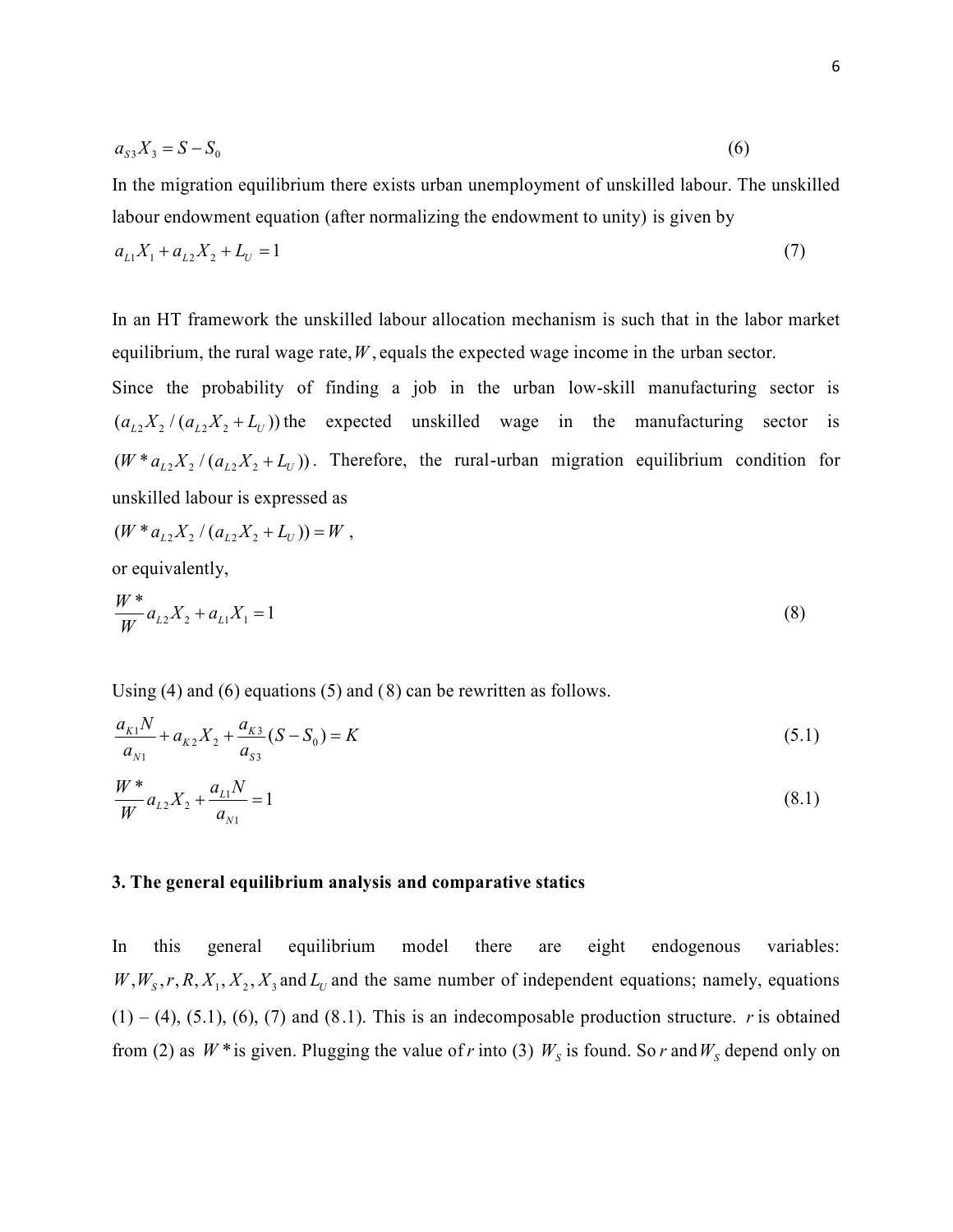commodity prices but not on factor endowments. Then  $W$ ,  $R$  and  $X<sub>2</sub>$  are simultaneously solved from equations  $(1)$ ,  $(5.1)$  and  $(8.1)$ .

As sectors 1 and 2 use two common inputs, unskilled labour and capital, these can be classified in terms of factor intensities.<sup>1</sup> It is sensible to assume that sector 2 is more capital-intensive than sector 1 with respect to unskilled labour in value sense. This implies that  $(a_{K2} / W * a_{L2}) > (a_{K1} / Wa_{L1})$ .

#### **3.1. Effects of economic recession on informal wage and unemployment of unskilled labour**

In this section of the paper we are going to examine the consequences of economic recession in the skilled sector on the informal sector wage and urban unemployment of unskilled labour. An economic recession in the skilled labour market is captured in two ways. It leads to a decline in the price of the high-skill commodity,  $P_3$ , and a decrease in the emigration of skilled labour,  $S_0$ .

Differentiating equations  $(1)$ ,  $(5.1)$  and  $(8.1)$  we respectively obtain

$$
\theta_{L1}\hat{W} + \theta_{N1}\hat{R} = 0\tag{9}
$$

$$
-B_1 \hat{W} + B_1 \hat{R} + \lambda_{K2} \hat{X}_2 = (B_2 \hat{S}_0 - B_3 \hat{P}_3)
$$
\n(10)

$$
-B_4 \hat{W} + B_5 \hat{R} + \lambda_{L2}^* \hat{X}_2 = 0 \tag{11}
$$

where:

l

$$
B_{1} = \lambda_{K1} S_{NL}^{1} > 0; B_{2} = \lambda_{K3} \left( \frac{S_{0}}{S - S_{0}} \right) > 0; B_{3} = \frac{\lambda_{K3} (S_{KS}^{3} + S_{SK}^{3})}{\theta_{S3}} > 0;
$$
\n
$$
B_{4} = [\lambda_{L1} (S_{LN}^{1} + S_{NL}^{1}) + \lambda_{L2}^{*}] > 0; B_{5} = [\lambda_{L1} (S_{LN}^{1} + S_{NL}^{1})] > 0; \lambda_{L2}^{*} = \frac{W^{*}}{W} \lambda_{L2} > 0.
$$
\n(12)

Arranging equations  $(9) - (11)$  in a matrix notation we obtain

<sup>&</sup>lt;sup>1</sup> Note that apart from unskilled labour and capital sector 1 uses a specific factor, land.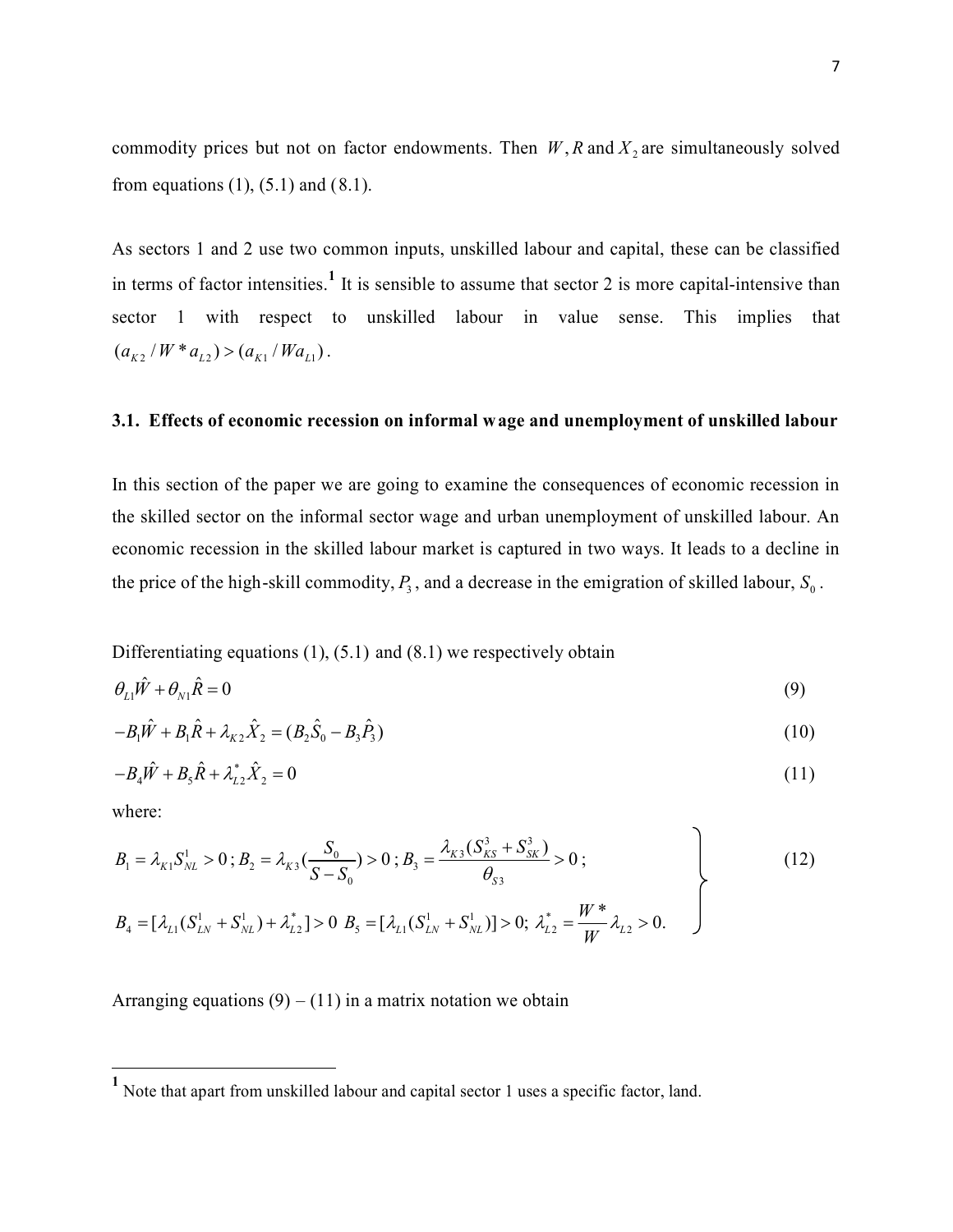$$
\begin{bmatrix} \theta_{L1} & \theta_{N1} & 0 \\ -\mathbf{B}_1 & \mathbf{B}_1 & \lambda_{K2} \\ -B_4 & \mathbf{B}_5 & \lambda_{L2}^* \end{bmatrix} \begin{bmatrix} \hat{W} \\ \hat{R} \\ \hat{X}_2 \end{bmatrix} = \begin{bmatrix} 0 \\ (B_2\hat{S}_0 - B_3\hat{P}_3) \\ 0 \end{bmatrix}
$$
(13)

Solving (13) by Cramer's rule the following expressions are obtained.

$$
\hat{W} = -\left(\frac{1}{\Delta}\right)[\theta_{N1}\lambda_{L2}^*(B_2\hat{S}_0 - B_3\hat{P}_3)]
$$
\n(14)

$$
\hat{R} = (\frac{1}{\Delta})[\theta_{N1}\lambda_{L2}^*(B_2\hat{S}_0 - B_3\hat{P}_3)]
$$
\n(15)

where 
$$
\Delta = [\{\mathcal{S}_{NL}^{1}(\lambda_{L2}^{*}\lambda_{K1} - \lambda_{K2}\lambda_{L1}) - \lambda_{K2}\lambda_{L1}\mathcal{S}_{LN}^{1}\}(\theta_{L1} + \theta_{N1}) - \theta_{N1}\lambda_{L2}^{*}\lambda_{K2}] < 0
$$
 (16)

Note that  $|\lambda| = (\lambda_{L2}^* \lambda_{K1} - \lambda_{K2} \lambda_{L1}) < 0$  as sector 2 is capital-intensive vis-à-vis sector 1 with respect to unskilled labour in value terms.

From (14) the following proposition can be easily established.

**Proposition 1:** While a fall in the price of the high-skill commodity,  $P_3$ , raises the informal wage a drop in emigration of skilled labour,  $S_0$ , lowers the wage.

Solving (13) one gets

$$
\hat{X}_2 = \left(\frac{1}{\Delta}\right) \left[ \{B_5(\theta_{L1} + \theta_{N1}) + \theta_{N1} \lambda_{L2}^* \} (B_3 \hat{P}_3 - B_2 \hat{S}_0) \right]
$$
\n
$$
(-) \quad (+) \qquad (+) \qquad (+)
$$
\n(17)

Differentiating equation (4), using  $(14) - (16)$  and simplifying the following expression can be obtained.

$$
\hat{X}_1 = -\left(\frac{S_{NL}^1 \lambda_{L2}^*}{\Delta}\right) \left[ (\theta_{L1} + \theta_{N1})(B_3 \hat{P}_3 - B_2 \hat{S}_0) \right]
$$
\n
$$
(-)\qquad \qquad (+)\qquad (+)\qquad (+)
$$
\n(18)

Again, differentiations of (6) and (3) yield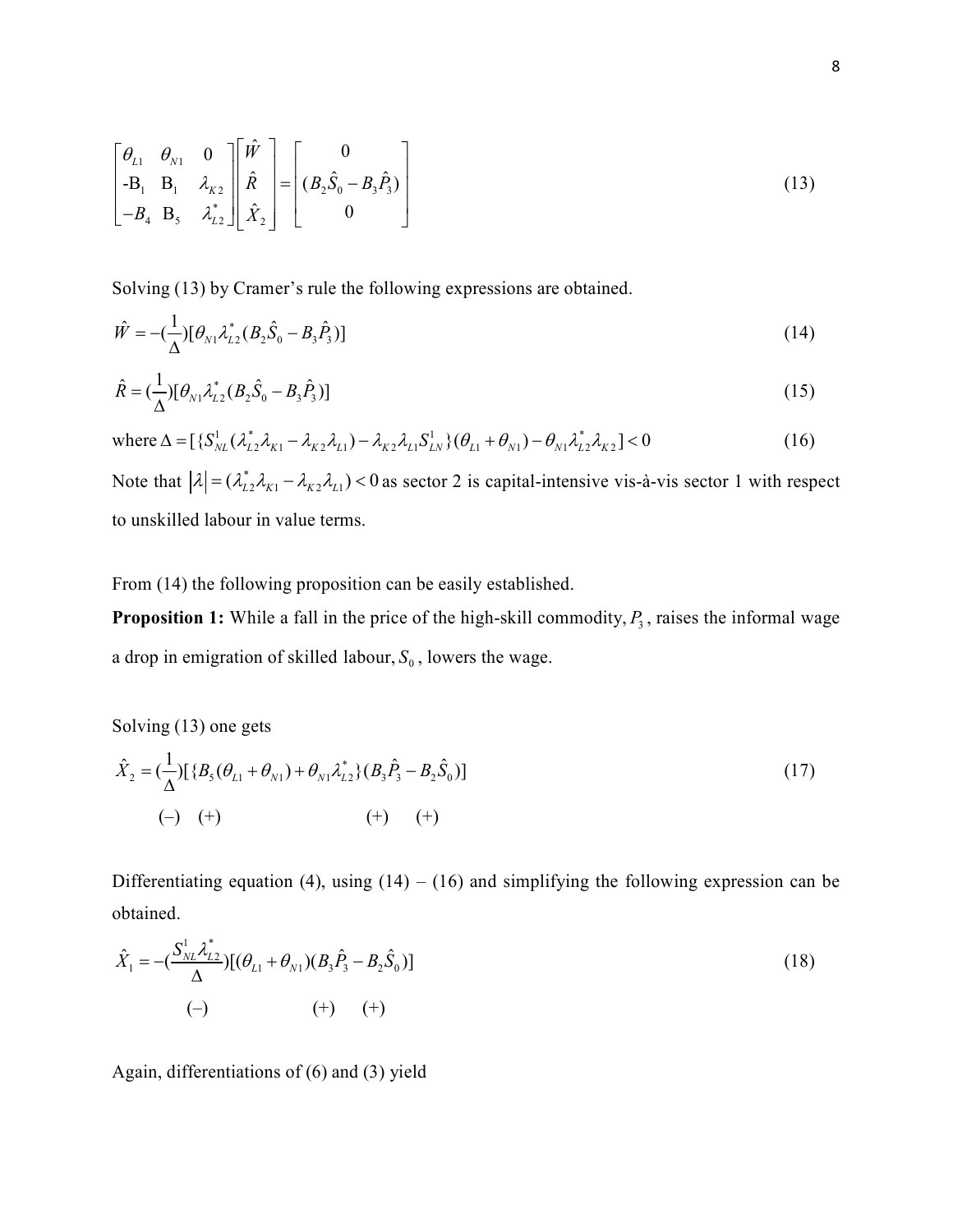$$
\hat{X}_3 = \left(\frac{S_{SK}^3}{\theta_{S3}}\right)\hat{P}_3 - \left(\frac{S_0}{S - S_0}\right)\hat{S}_0
$$
\n(19)

From  $(17) - (19)$  the following proposition readily follows.

**Proposition 2:** A fall in the price of the high-skill commodity causes sector 2 to expand and both sectors 1 and 3 to contract. On the contrary, a decline in emigration of skilled labour causes both sectors 1 and 3 to expand but sector 2 to contract.

Intuitions behind propositions 1 and 2 are fairly straightforward. A decline in the price of the high-skill commodity,  $P_3$ , causes sector 3 to contract. The skilled wage falls as its demand plummets. The contracting sector 3 releases capital to the other two sectors by this means producing a Rybczynski type effect in the subsector. Sector 2 expands while sector 1 contracts as the former sector is more capital-intensive than the latter in value sense. On the contrary, owing to a decline in emigration of skilled labour leads to an expansion of sector 3 as the effective endowment of skilled labour of the economy goes up. The expanding sector 3 draws capital from the other two sectors. The capital-intensive sector 2 contracts while the unskilled labourintensive sector 1 expands following a Rybczynski type effect. The retrenched unskilled workers from sector 2 move to sector 1; thereby depressing the informal (rural) wage rate. The return to the sector specific input, *R* , goes up.

Subtraction of (7) from (8) yields

$$
(\frac{W^*}{W} - 1)a_{L2}X_2 = L_U
$$
\n(20)

Differentiating (20) we find

$$
\lambda_{LU}\hat{L}_U = (\frac{W^*}{W} - 1)\lambda_{L2}\hat{X}_2 - \frac{W^*}{W}\lambda_{L2}\hat{W}
$$

Use of (14) and (17) and simplification lead to the following expression.

$$
\lambda_{LU}\hat{L}_U = (\frac{\lambda_{L2}}{\Delta})(B_3\hat{P}_3 - B_2\hat{S}_0)[(\frac{W^*}{W} - 1)B_5\theta_{L1} + \theta_{N1}\{(\frac{W^*}{W} - 1)\lambda_{L1}(S_{LN}^1 + S_{NL}^1) - \lambda_{L2}^*\}]
$$
\n
$$
(-) \quad (+) \quad (+) \quad (+) \quad (+) \quad (+) \quad (+) \quad (+) \quad (+)
$$
\n
$$
(1)
$$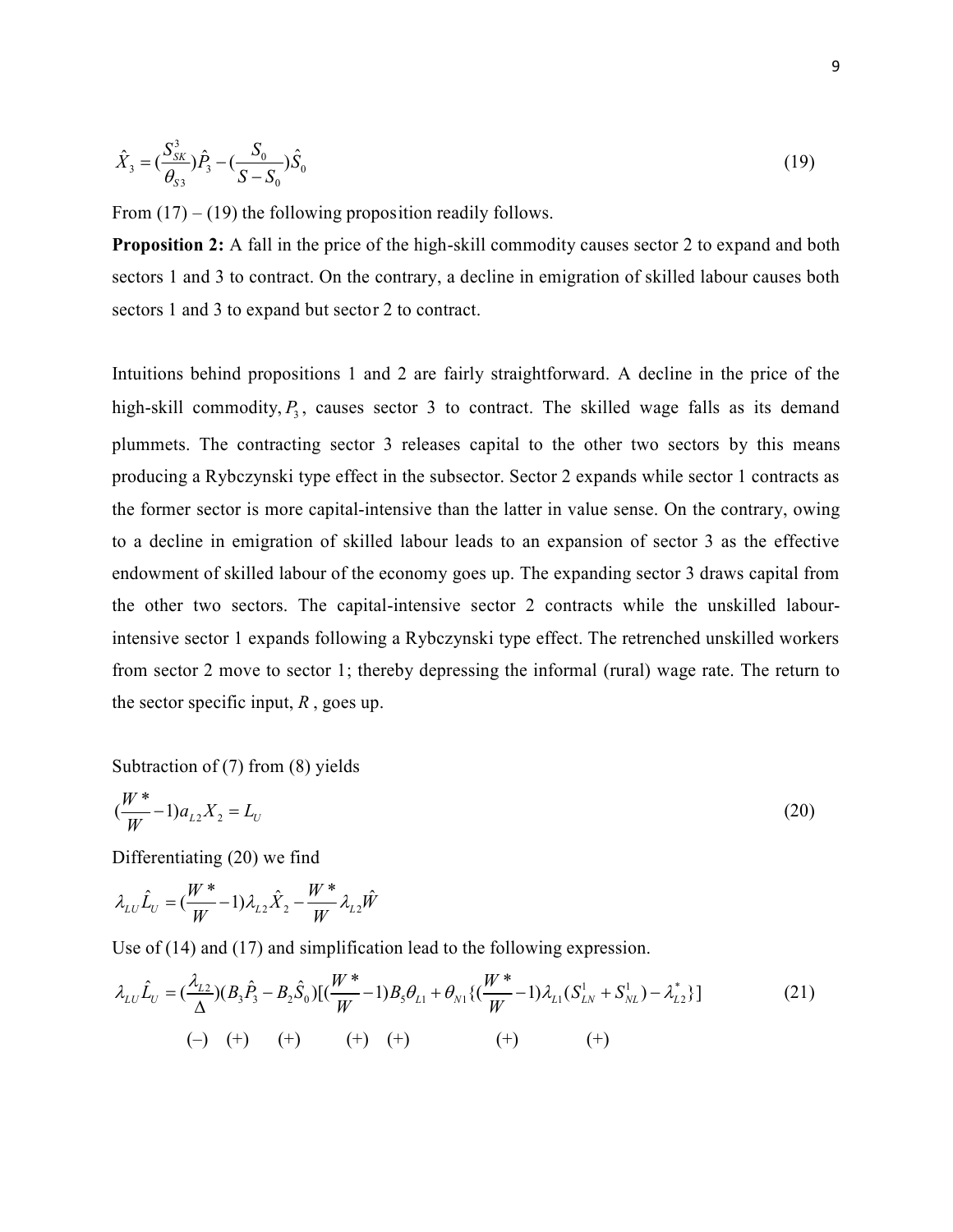Using (20) from (21) the following results can be easily obtained.

(i) 
$$
(\frac{\hat{L}_U}{\hat{P}_3}) < 0
$$
 if  $A \ge 0$   
\n(ii)  $(\frac{\hat{L}_U}{\hat{S}_0}) > 0$  if  $A \ge 0$   
\nwhere  $A = [\lambda_{LU} \lambda_{L1} (S_{LN}^1 + S_{NL}^1) - \frac{W^*}{W} (\lambda_{L2})^2]$  (22)

These results can be stated in terms of the following proposition.

**Proposition 3:** A drop in the price of the high-skill product worsens the unemployment problem if  $A \geq 0$ . On the contrary, the urban unemployment problem of unskilled labour improves following a fall in emigration of skilled labour if  $A \geq 0$ .

Proposition 3 can be intuitively explained in the following fashion. A fall in the price of the highskill commodity,  $P_3$ , raises both the rural sector wage and the output of sector 2 i.e.  $X_2$ . This leads to an increase in the number of jobs available in the urban sector. The expected urban wage for a prospective rural migrant,  $[W^*/{1 + (L_U / a_{L2}X_2)}]$ , rises as the probability of getting a job in this sector rises for every unskilled worker. This is *the centrifugal force* that drives the rural workers to move towards the urban sector. This paves the way for fresh migration from the rural to the urban sector. On the other hand, as the rural sector wage increases *the centripetal force* prevents rural workers from migrating into the urban sector. So in this case there are clearly two opposite effects working on determination of the size of the unemployed urban unskilled workforce. The centrifugal force dominates over the centripetal force under the sufficient condition that  $A \ge 0$  and the unemployment situation in the urban sector aggravates. Finally, a fall in emigration of skilled labour lowers both the informal (rural) sector wage and the employment level of unskilled labour in the urban sector. So here both the centrifugal and centripetal forces are negative. However, the negative centripetal force outweighs the centrifugal force and the unemployment level of unskilled labour falls under the sufficient condition,  $A \ge 0$ .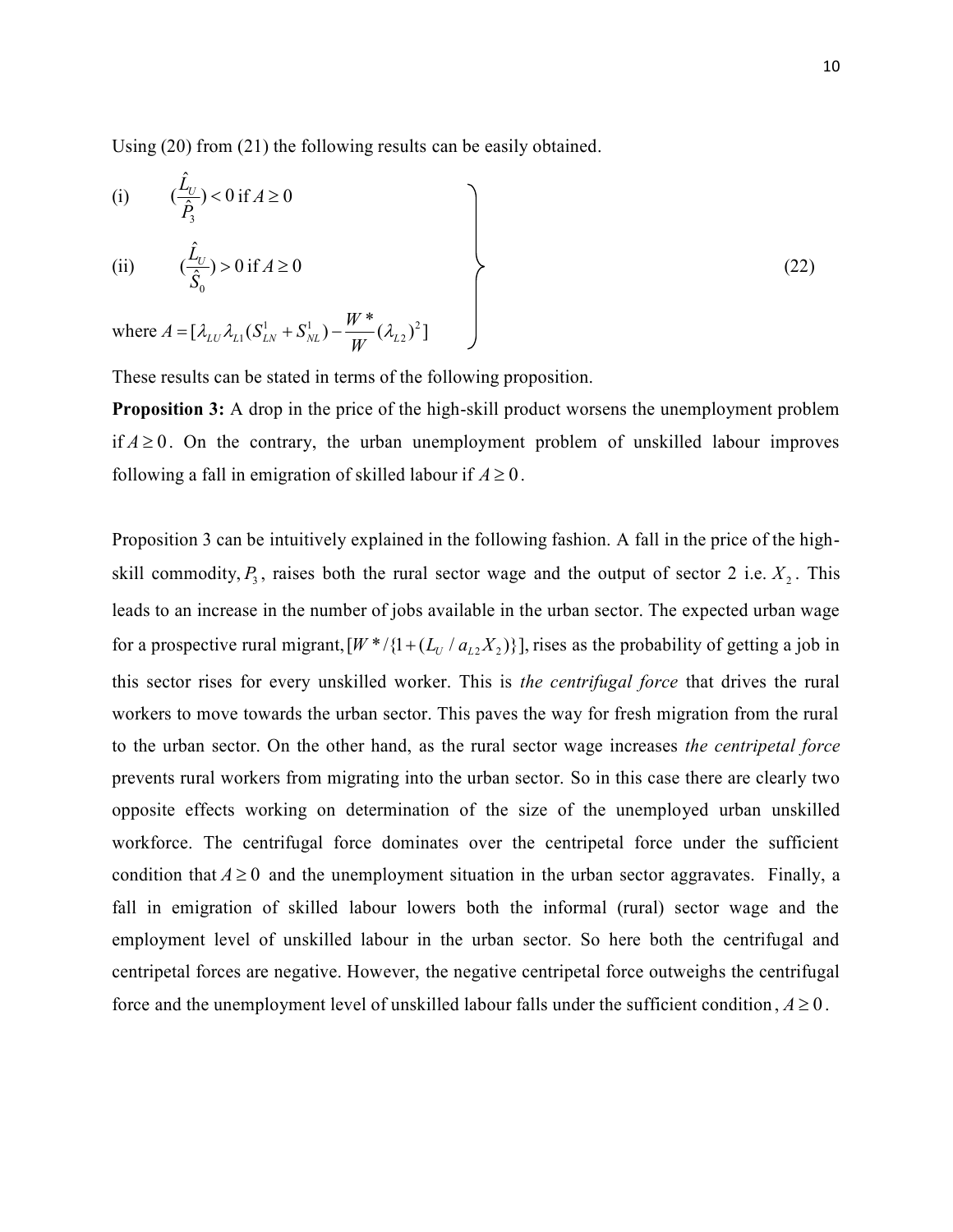#### **3.2. Effects of economic recession on welfare of unskilled labour**

We are now going to analyze the effects of economic recession in the skilled sector on the welfare of the unskilled workers. Unskilled workers in different sectors of the economy earn different wages. The income distribution of the unskilled workers is given as follows.

Wage rate:  $W$   $W^*$  0 Employment:  $L_1 (= a_{i1}X_1)$   $L_2(a_{i2}X_2)$  $L_{\!U}$ 

As the wage incomes of the different groups of unskilled workers differ, there is a positive Ginicoefficient, *G* , of the income distribution of the unskilled workers.

The welfare measure of Sen (1974), defined as the per-capita income multiplied by one minus the Gini-coefficient of the income distribution, is an appropriate measure of welfare of the unskilled workers. Let*V* be the social welfare measure of Sen (1974) which is given as follows.

$$
V = Y(1 - G) \tag{23}
$$

where*Y* is the average wage income of all the unskilled workers. We note that

$$
Y = W * a_{L2} X_2 + W a_{L1} X_1 \tag{24}
$$

Using  $(7)$  and  $(8)$  from  $(24)$  we find that

$$
Y = W \tag{25}
$$

Also 
$$
YG = L_2 L_1(W^* - W) + L_2 L_U W^* + L_1 L_U W
$$
 (26)

Using (23), (25) and (26) and simplifying we can write**<sup>2</sup>**

$$
V = W[1 - L_U(1 + L_1)]
$$
\n(27)

Differentiating (27) the following proposition can be proved. **<sup>3</sup>**

**Proposition 3:** A drop in emigration of skilled labour lowers welfare of unskilled workers if  $\theta_{N1} \geq (S_{LN}^1 + S_{NL}^1)$ . On the contrary, a decrease in the price of the high-skill commodity may improve welfare of unskilled workers if  $\theta_{N1} \frac{H}{W}(L_2)^2 \geq (S_{LN}^1 + S_N^1)$  $\frac{W^*}{W_N!}(L_2)^2 \geq (S_{LN}^1 + S_{NL}^1)$ *W*  $\theta_{N1} \frac{V}{V} (L_2)^2 \geq (S_{LN}^1 + S_{NL}^1)$ .

**2** See appendix I.

<u>.</u>

**<sup>3</sup>** See appendix III.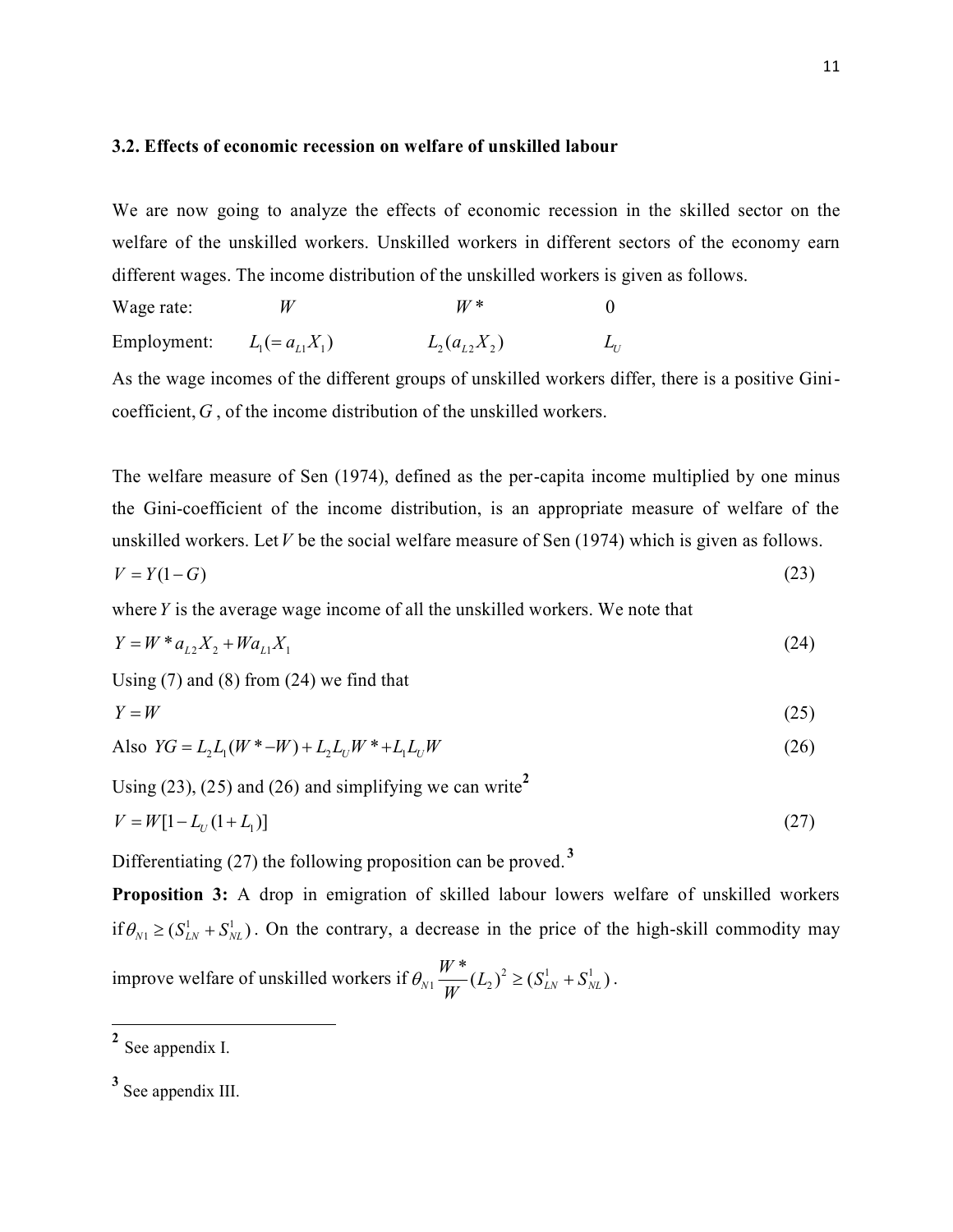It should be noted that the conditions as stated in proposition 3 are only sufficient ones. The results may hold under alternative conditions as well.

#### **4. Policy implications of results and concluding remarks**

The current economic recession though originated in developed countries, has started to bite the economies of even many developing countries. India is no exception. Rates of economic growth have fallen sharply and massive job losses and increasing poverty are all shaking the economic foundation of these countries. The developed countries have desperately fallen back upon monetary and fiscal measures for getting out of the crises. Besides, in a bid to protect domestic jobs they have laid off numerous migrant workers and restricted the entry of new skilled migrants into the country. This protectionist policy on the part of developed nations adds to the dismay of the developing countries. In this backdrop this paper has examined the implications of economic recession in the high-skill sector on the wellbeing of the informal sector workers in terms of a three-sector Harris-Todaro model with an urban high-skill sector. A fall in the world price of the high-skill commodity and a drop in emigration of skilled labour are found to produce dissimilar effects on the unskilled workforce. Both the average wage and urban unemployment of unskilled labour increase following a reduction in the price of the high-skill product while a drop in emigration of skilled labour produces exactly the opposite effects on the informal wage and unemployment. Given these effects in order to protect the interest of the weaker section of the workforce the country should protect its unskilled labour-intensive sectors (sector 1) and resort to a price subsidy policy which would not only increase the informal (rural) sector wage but also lower the urban unemployment of unskilled labour. The policy, therefore, is expected to result in an unequivocal improvement in the wellbeing of the poorer group of the working population.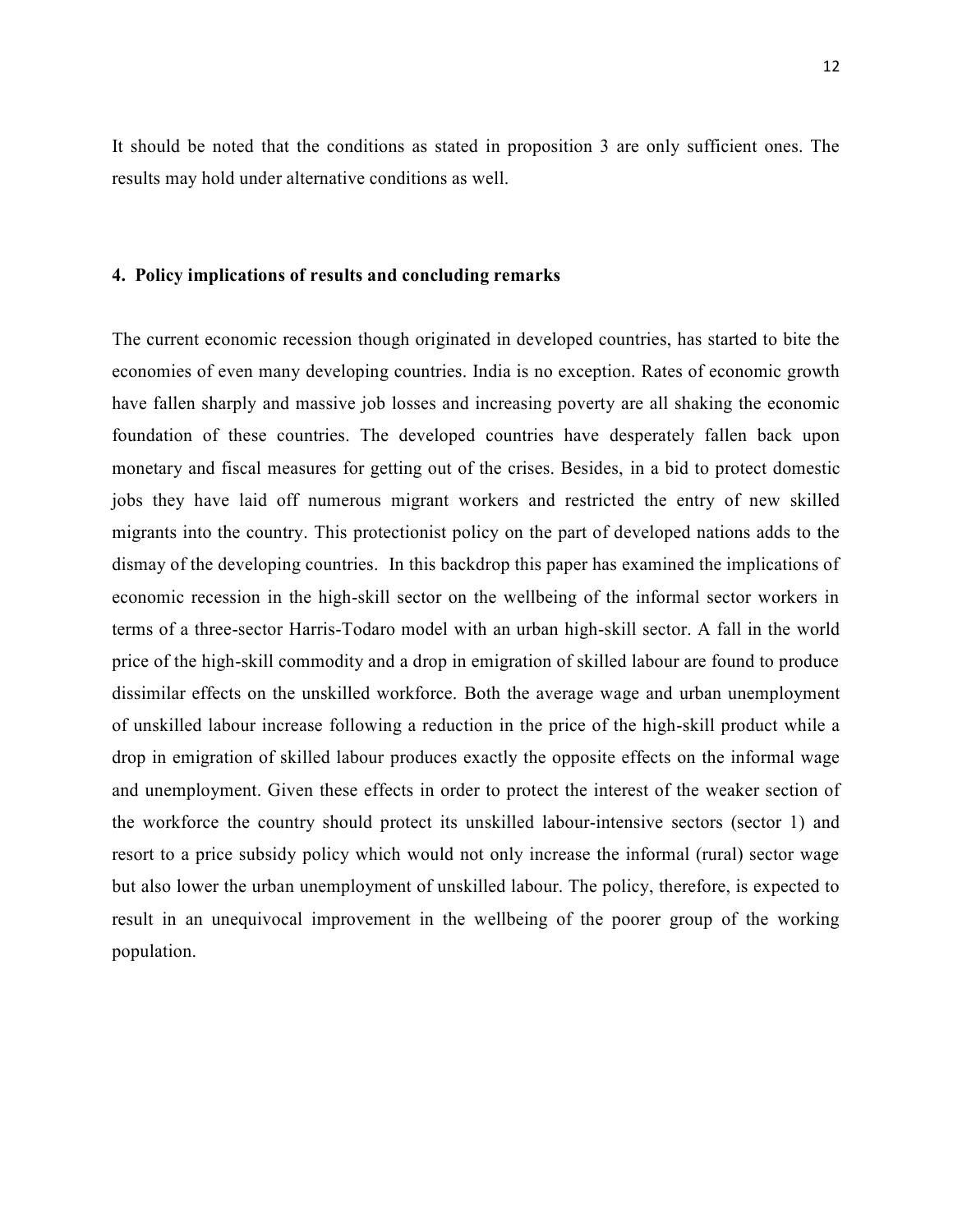#### **References:**

Agenor, P.R. (1996): 'The labour market and economic adjustment ', *IMF Staff Papers* 32, 261 355.

Harris, J.R. and Todaro, M. P. (1970): 'Migration, unemployment and development: A twosector analysis', *American Economic Review* 60, 126-42.

ILO (2009): 'The financial and economic crisis: a decent work response', International Labour Office, Geneva.

Sen, A. K. (1974): ' Informal bases of alternative welfare approaches: aggregation and income distribution', *Journal of Public Economics* 4, 387-403.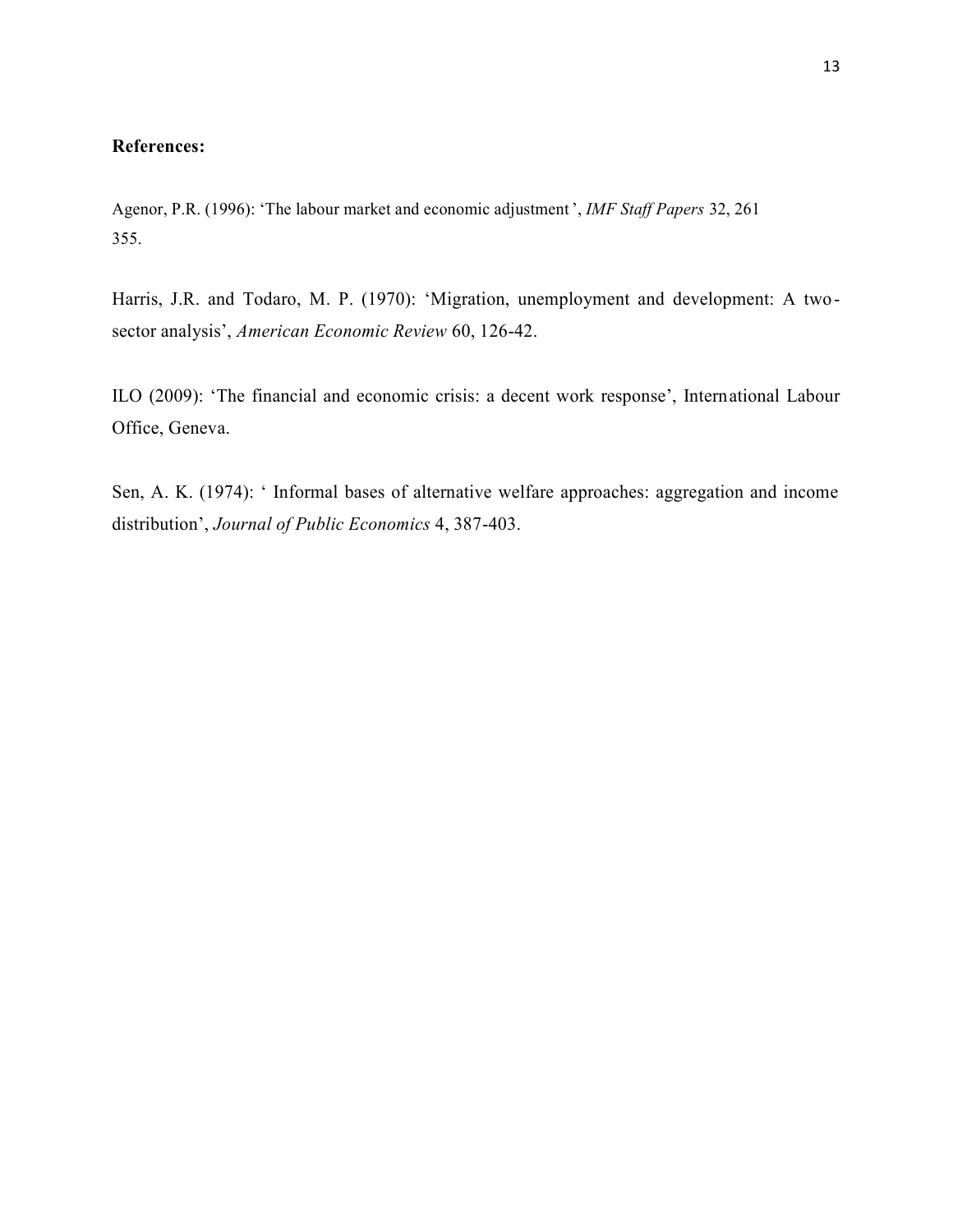### **Appendix I: Derivation of***V* **function**

Using (25), (26) equation (23) may be rewritten as follows.  
\n
$$
V = W - L_2 L_1(W^* - W) - L_2 L_0 W^* - L_1 L_0 W
$$
\n
$$
= W - L_2 W^* (L_1 + L_0) + W L_1 (L_2 - L_0)
$$
\n
$$
= W - L_2 W^* (L_1 + L_0) + W L_1 (L_2 - L_0)
$$
\n
$$
V = W - L_2 W^* (1 - L_2) + W L_1 (L_2 - L_0)
$$
\n(obtained after using (7))  
\nUsing (8.1) and simplifying we get  
\n
$$
V = W[1 - L_0 (1 + L_1)]
$$
\n(27)

# **Appendix II: Derivations of expression for**  $\hat{L}_1$  **and**  $\hat{L}_2$

Employment in sector 1, denoted  $L<sub>1</sub>$  is given `

$$
L_1 = a_{L1} X_1 = \left(\frac{a_{L1} N}{a_{N1}}\right) \tag{A.1}
$$

Differentiating (A.1) one obtains

$$
\hat{L}_1 = -(S_{LN}^1 + S_{NL}^1)(\hat{W} - \hat{R})
$$
\n(A.2)

(Note that  $(S_{LL}^1 + S_{LN}^1) = 0$ )

Using (14) and (15) equation (A.2) may be rewritten as follows.

$$
\hat{L}_1 = \frac{(\theta_{N1} + \theta_{L1})(S_{LN}^1 + S_{NL}^1)\lambda_{L2}^*}{\Delta}(B_2\hat{S}_0 - B_3\hat{P}_3)
$$
\n
$$
(-)
$$
\n(A.3)

So a decrease in the price of the high-skill commodity  $(P_3)$  lowers the rural sector employment of unskilled labour,  $L_1$ , while a fall in emigration of skilled labour ( $S_0$ ) raises  $L_1$ .

Employment in sector 2, denoted  $L<sub>2</sub>$ , is given by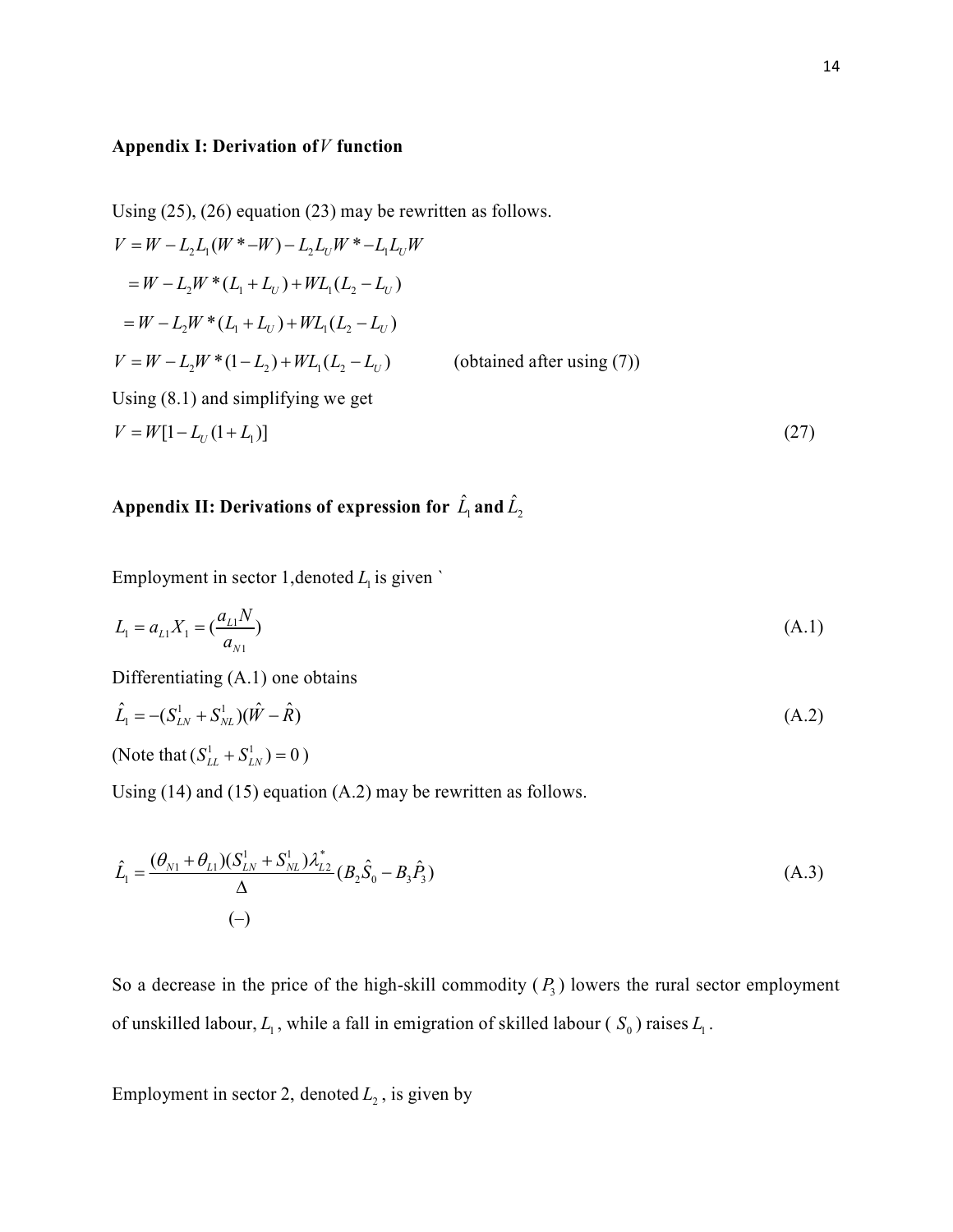$$
L_2 = a_{L2} X_2 \tag{A.4}
$$

Differentiation of (A.4) yields

$$
\hat{L}_2 = \hat{X}_2 \tag{A.5}
$$

(Note that  $\hat{a}_{L2} = 0$  as  $\hat{R} = 0$ )

From (A.2) and (17) it follows that

$$
\hat{L}_2 = \left(\frac{1}{\Delta}\right) [\{B_5(\theta_{L1} + \theta_{N1}) + \theta_{N1}\lambda_{L2}^* \} (B_3\hat{P}_3 - B_2\hat{S}_0)]
$$
\n
$$
(-)\qquad \qquad (+)
$$
\n(A.6)

Therefore, a decrease in the price of the high-skill commodity  $(P_3)$  raises the urban employment of unskilled labour,  $L_2$ , while a fall in emigration of skilled labour ( $S_0$ ) lowers  $L_2$ .

## Appendix III: Effects of changes in  $P_3$  and  $S_0$  on  $V$

$$
\left(\frac{dV}{dS_0}\right) = \left(\frac{dW}{dS_0}\right)\left[1 - L_U(1 + L_1)\right] - W(1 + L_1)\left(\frac{dL_U}{dS_0}\right) - WL_U\left(\frac{dL_1}{dS_0}\right) \tag{A.7}
$$
\n
$$
\left(\begin{array}{cc} + & \end{array}\right)
$$

From (A.7) it follows that

$$
\left(\frac{dV}{dS_0}\right) > 0 \text{ if } (1 + L_1)\left(\frac{dL_U}{dS_0}\right) + L_U\left(\frac{dL_1}{dS_0}\right) \le 0\tag{A.8}
$$

Using (21) and (A.3) from (A.8) it can be shown that

$$
\left(\frac{dV}{dS_0}\right) > 0 \text{ if } \theta_{N1} \ge \left(S_{LN}^1 + S_{NL}^1\right) \tag{A.9}
$$

Differentiating (27) with respect to  $S_0$  we get

$$
\left(\frac{dV}{dP_3}\right) = \left(\frac{dW}{dP_3}\right)\left[1 - L_U(1 + L_1)\right] - W(1 + L_1)\left(\frac{dL_U}{dP_3}\right) - WL_U\left(\frac{dL_1}{dP_3}\right) \tag{A.10}
$$
\n
$$
\left(-\right) \qquad \left(+\right) \qquad \qquad \left(+\right)
$$

From (A.10) it follows that